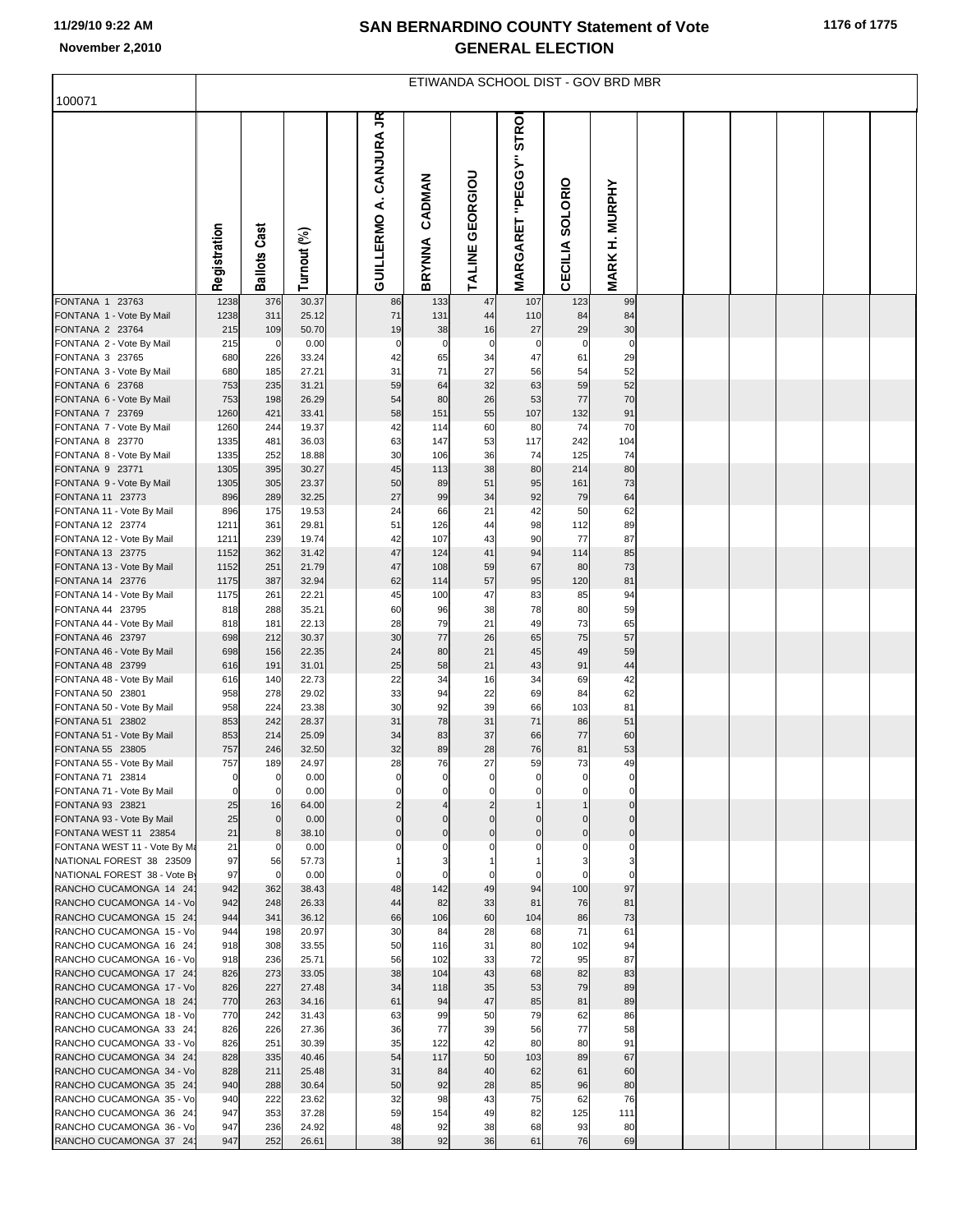## **SAN BERNARDINO COUNTY Statement of Vote November 2,2010 GENERAL ELECTION**

| 100071                                                 | ETIWANDA SCHOOL DIST - GOV BRD MBR |                     |                |  |                               |                     |                                 |                                         |                     |                       |  |                                                      |           |  |
|--------------------------------------------------------|------------------------------------|---------------------|----------------|--|-------------------------------|---------------------|---------------------------------|-----------------------------------------|---------------------|-----------------------|--|------------------------------------------------------|-----------|--|
|                                                        |                                    |                     |                |  |                               |                     |                                 |                                         |                     |                       |  |                                                      |           |  |
|                                                        | Registration                       | <b>Ballots Cast</b> | Turnout (%)    |  | πŚ<br>A. CANJURA<br>GUILLERMO | CADMAN<br>BRYNNA    | GEORGIOU<br>TALINE <sup>(</sup> | <b>STROI</b><br><b>MARGARET "PEGGY"</b> | CECILIA SOLORIO     | <b>MARK H. MURPHY</b> |  |                                                      |           |  |
| RANCHO CUCAMONGA 37 - Vo                               | 947                                | 293                 | 30.94          |  | 61                            | 128                 | 42                              | 95                                      | 105                 | 108                   |  |                                                      |           |  |
| RANCHO CUCAMONGA 38 24                                 | 855                                | 271                 | 31.70          |  | 40                            | 78                  | 42                              | 75                                      | 78                  | 76                    |  |                                                      |           |  |
| RANCHO CUCAMONGA 38 - Vo<br>RANCHO CUCAMONGA 48 24     | 855<br>912                         | 220<br>261          | 25.73<br>28.62 |  | 33<br>36                      | 93<br>70            | 26<br>42                        | 67<br>68                                | 88                  | 78<br>46              |  |                                                      |           |  |
| RANCHO CUCAMONGA 48 - Vo                               | 912                                | 270                 | 29.61          |  | 44                            | 96                  | 35                              | 105                                     | 52<br>84            | 87                    |  |                                                      |           |  |
| RANCHO CUCAMONGA 52 24                                 | 842                                | 228                 | 27.08          |  | 26                            | 74                  | 31                              | 69                                      | 53                  | 39                    |  |                                                      |           |  |
| RANCHO CUCAMONGA 52 - Vo                               | 842                                | 167                 | 19.83          |  | 29                            | 55                  | 42                              | 49                                      | 50                  | 47                    |  |                                                      |           |  |
| RANCHO CUCAMONGA 53 24                                 | 468                                | 142                 | 30.34          |  | 21                            | 47                  | 20                              | 45                                      | 28                  | 28                    |  |                                                      |           |  |
| RANCHO CUCAMONGA 53 - Vo                               | 468                                | 75                  | 16.03          |  | 16                            | 38                  | 18                              | 24                                      | 32                  | 20                    |  |                                                      |           |  |
| RANCHO CUCAMONGA 63 24<br>RANCHO CUCAMONGA 63 - Vo     | 773<br>773                         | 260<br>176          | 33.64<br>22.77 |  | 40<br>34                      | 91<br>57            | 28<br>28                        | 58<br>65                                | 71<br>56            | 78<br>65              |  |                                                      |           |  |
| RANCHO CUCAMONGA 64 24                                 | 439                                | 174                 | 39.64          |  | 30                            | 63                  | 38                              | 45                                      | 36                  | 53                    |  |                                                      |           |  |
| RANCHO CUCAMONGA 64 - Vo                               | 439                                | 114                 | 25.97          |  | 29                            | 50                  | 24                              | 32                                      | 29                  | 37                    |  |                                                      |           |  |
| RANCHO CUCAMONGA 65 24                                 | 582                                | 171                 | 29.38          |  | 31                            | 43                  | 24                              | 59                                      | 41                  | 29                    |  |                                                      |           |  |
| RANCHO CUCAMONGA 65 - Vo                               | 582                                | 110                 | 18.90          |  | 23                            | 35                  | 22                              | 33                                      | 24                  | 24                    |  |                                                      |           |  |
| RANCHO CUCAMONGA 66 24                                 | 809                                | 222                 | 27.44          |  | 49                            | 67                  | 34                              | 71                                      | 60                  | 44                    |  |                                                      |           |  |
| RANCHO CUCAMONGA 66 - Vo<br>RANCHO CUCAMONGA 67 24     | 809<br>915                         | 175<br>285          | 21.63<br>31.15 |  | 27<br>64                      | 72<br>100           | 28<br>52                        | 60<br>79                                | 42<br>103           | 54<br>97              |  |                                                      |           |  |
| RANCHO CUCAMONGA 67 - Vo                               | 915                                | 289                 | 31.58          |  | 64                            | 140                 | 47                              | 70                                      | 105                 | 107                   |  |                                                      |           |  |
| RANCHO CUCAMONGA 68 24                                 | 1091                               | 323                 | 29.61          |  | 56                            | 115                 | 40                              | 80                                      | 103                 | 92                    |  |                                                      |           |  |
| RANCHO CUCAMONGA 68 - Vo                               | 1091                               | 290                 | 26.58          |  | 49                            | 126                 | 55                              | 79                                      | 107                 | 104                   |  |                                                      |           |  |
| RANCHO CUCAMONGA 69 24                                 | 984                                | 281                 | 28.56          |  | 55                            | 97                  | 47<br>39                        | 88                                      | 72                  | 61                    |  |                                                      |           |  |
| RANCHO CUCAMONGA 69 - Vo<br>RANCHO CUCAMONGA 70 24     | 984<br>921                         | 264<br>276          | 26.83<br>29.97 |  | 53<br>53                      | 120<br>95           | 30                              | 85<br>73                                | 90<br>66            | 74<br>66              |  |                                                      |           |  |
| RANCHO CUCAMONGA 70 - Vo                               | 921                                | 213                 | 23.13          |  | 41                            | 94                  | 34                              | 87                                      | 69                  | 70                    |  |                                                      |           |  |
| RANCHO CUCAMONGA 71 24                                 | 863                                | 290                 | 33.60          |  | 52                            | 125                 | 54                              | 91                                      | 94                  | 92                    |  |                                                      |           |  |
| RANCHO CUCAMONGA 71 - Vo                               | 863                                | 298                 | 34.53          |  | 62                            | 112                 | 48                              | 82                                      | 82                  | 94                    |  |                                                      |           |  |
| RANCHO CUCAMONGA 72 24<br>RANCHO CUCAMONGA 72 - Vo     | 917<br>917                         | 318                 | 34.68<br>26.72 |  | 55<br>46                      | 92<br>110           | 44<br>42                        | 80<br>75                                | 63<br>84            | 65<br>79              |  |                                                      |           |  |
| RANCHO CUCAMONGA 77 24                                 | 53                                 | 245<br>17           | 32.08          |  | $\pmb{0}$                     | $\pmb{0}$           | $\overline{0}$                  |                                         |                     | $\Omega$              |  |                                                      |           |  |
| RANCHO CUCAMONGA 77 - Vo                               | 53                                 |                     | 1.89           |  |                               | ***                 |                                 |                                         |                     |                       |  | <b>Insufficient Turnout to Protect Voter Privacy</b> | ********* |  |
| RANCHO CUCAMONGA 81 24                                 | $\mathbf 0$                        |                     | 0.00           |  | $\pmb{0}$                     | $\pmb{0}$           | $\overline{0}$                  |                                         |                     |                       |  |                                                      |           |  |
| RANCHO CUCAMONGA 81 - Vo                               | $\mathbf 0$                        |                     | 0.00           |  | $\mathbf 0$                   | $\pmb{0}$           | $\pmb{0}$                       | $\mathbf 0$                             | $\mathbf 0$         | 0                     |  |                                                      |           |  |
| RANCHO CUCAMONGA 86 24<br>RANCHO CUCAMONGA 86 - Vo     | 924<br>924                         | 215<br>247          | 23.27<br>26.73 |  | 27<br>39                      | 66<br>99            | 25<br>39                        | 55<br>90                                | 48<br>59            | 46<br>60              |  |                                                      |           |  |
| RANCHO CUCAMONGA 87 24                                 | 756                                | 243                 | 32.14          |  | 37                            | 82                  | 22                              | 82                                      | 71                  | 60                    |  |                                                      |           |  |
| RANCHO CUCAMONGA 87 - Vo                               | 756                                | 188                 | 24.87          |  | 34                            | 76                  | 34                              | 59                                      | 52                  | 52                    |  |                                                      |           |  |
| RANCHO CUCAMONGA 88 24                                 | 649                                | 211                 | 32.51          |  | 34                            | 56                  | 46                              | 52                                      | 68                  | 51                    |  |                                                      |           |  |
| RANCHO CUCAMONGA 88 - Vo                               | 649                                | 159                 | 24.50          |  | 33                            | 61                  | 25                              | 53                                      | 57                  | 50                    |  |                                                      |           |  |
| RANCHO CUCAMONGA 89 24<br>RANCHO CUCAMONGA 89 - Vo     | 855<br>855                         | 271<br>268          | 31.70<br>31.35 |  | 34<br>49                      | 121<br>124          | 45<br>53                        | 54<br>68                                | 101<br>126          | 87<br>120             |  |                                                      |           |  |
| RANCHO CUCAMONGA 90 24                                 | 611                                | 220                 | 36.01          |  | 42                            | 69                  | 54                              | 74                                      | 53                  | 56                    |  |                                                      |           |  |
| RANCHO CUCAMONGA 90 - Vo                               | 611                                | 151                 | 24.71          |  | 23                            | 63                  | 39                              | 50                                      | 52                  | 58                    |  |                                                      |           |  |
| SAN SEVAINE WASH NORTH 2                               | $\mathbf 0$                        | $\mathbf 0$         | 0.00           |  | $\mathbf 0$                   | $\mathbf 0$         | $\mathbf 0$                     | $\mathbf 0$                             | $\mathbf 0$         | $\mathbf 0$           |  |                                                      |           |  |
| SAN SEVAINE WASH NORTH - \<br><b>Precinct Totals</b>   | $\mathbf 0$<br>40170               | $\Omega$<br>12859   | 0.00<br>32.01  |  | $\mathbf 0$<br>2055           | $\mathbf 0$<br>4318 | $\mathbf 0$<br>1770             | $\mathbf 0$<br>3447                     | $\mathbf 0$<br>3961 | $\mathbf 0$<br>3120   |  |                                                      |           |  |
| Vote By Mail Totals                                    | 40170                              | 9809                | 24.42          |  | 1764                          | 4046                | 1637                            | 3035                                    | 3383                | 3194                  |  |                                                      |           |  |
| <b>Grand Totals</b>                                    | 40170                              | 22668               | 56.43          |  | 3819                          | 8364                | 3407                            | 6482                                    | 7344                | 6314                  |  |                                                      |           |  |
| San Bernardino County                                  | 40170                              | 22668               | 56.43          |  | 3819                          | 8364                | 3407                            | 6482                                    | 7344                | 6314                  |  |                                                      |           |  |
| State Bd of Equal 2                                    | 15071                              | 8128                | 53.93          |  | 1282                          | 2912                | 1117                            | 2269                                    | 2950                | 2114                  |  |                                                      |           |  |
| State Bd of Equal 3                                    | 25099                              | 14540               | 57.93          |  | 2537                          | 5452                | 2290                            | 4213                                    | 4394                | 4200                  |  |                                                      |           |  |
| Congressional District 26<br>Congressional District 43 | 24204<br>15966                     | 14020<br>8648       | 57.92<br>54.17 |  | 2445<br>1374                  | 5278<br>3086        | 2213<br>1194                    | 4083<br>2399                            | 4250<br>3094        | 4089<br>2225          |  |                                                      |           |  |
| Senate District 31                                     | 24419                              | 14129               | 57.86          |  | 2464                          | 5316                | 2229                            | 4110                                    | 4279                | 4119                  |  |                                                      |           |  |
| Senate District 32                                     | 15751                              | 8539                | 54.21          |  | 1355                          | 3048                | 1178                            | 2372                                    | 3065                | 2195                  |  |                                                      |           |  |
| Assembly District 62                                   | 4013                               | 2199                | 54.80          |  | 295                           | 712                 | 270                             | 578                                     | 1056                | 519                   |  |                                                      |           |  |
| Assembly District 63                                   | 36157                              | 20469               | 56.61          |  | 3524                          | 7652                | 3137                            | 5904                                    | 6288                | 5795                  |  |                                                      |           |  |
| Supervisorial District 2                               | 40170                              | 22668               | 56.43          |  | 3819                          | 8364                | 3407                            | 6482                                    | 7344                | 6314                  |  |                                                      |           |  |